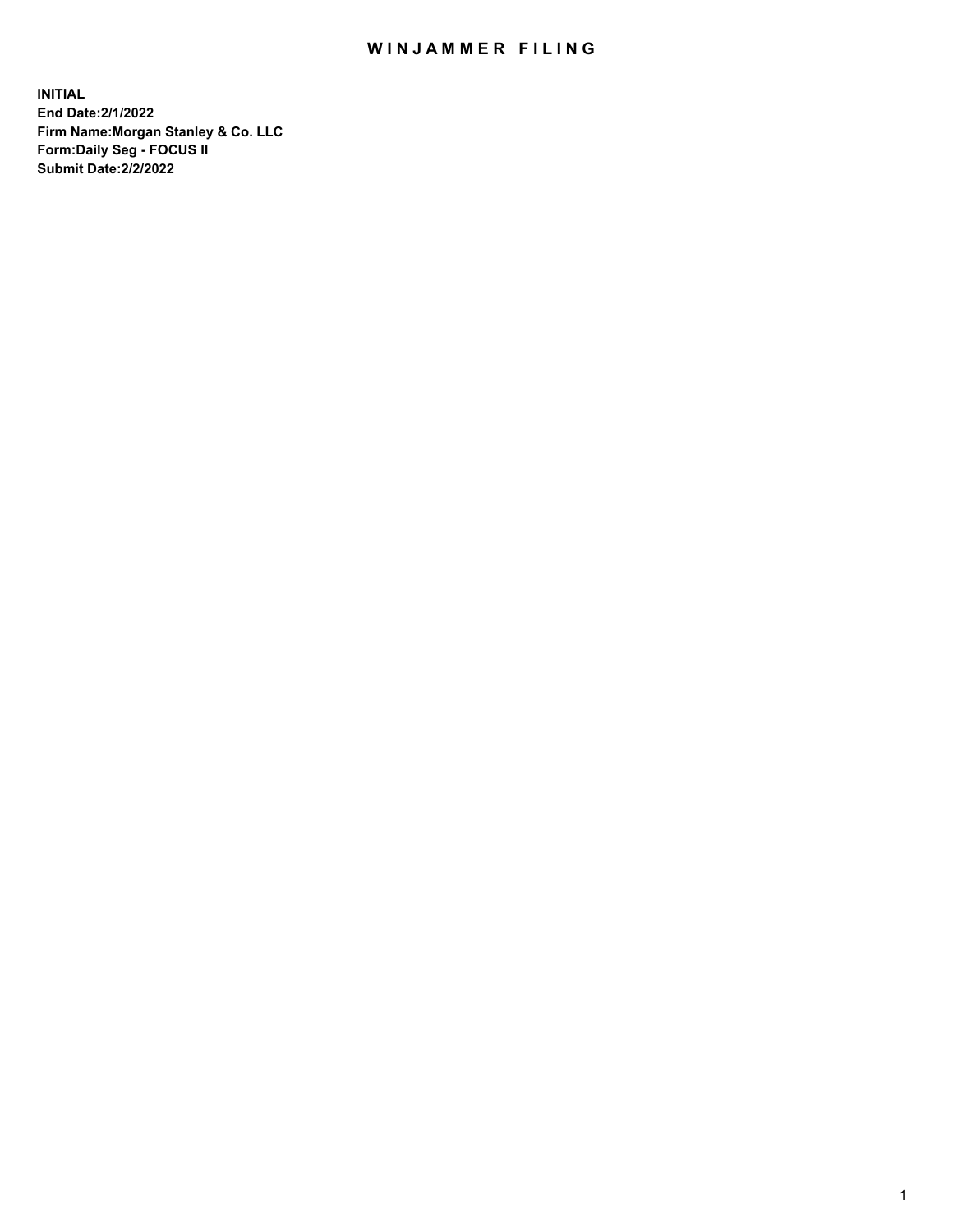**INITIAL End Date:2/1/2022 Firm Name:Morgan Stanley & Co. LLC Form:Daily Seg - FOCUS II Submit Date:2/2/2022 Daily Segregation - Cover Page**

| Name of Company                                                                                                                                                                                                                                                                                                               | Morgan Stanley & Co. LLC                                                     |
|-------------------------------------------------------------------------------------------------------------------------------------------------------------------------------------------------------------------------------------------------------------------------------------------------------------------------------|------------------------------------------------------------------------------|
| <b>Contact Name</b>                                                                                                                                                                                                                                                                                                           | <b>Ikram Shah</b>                                                            |
| <b>Contact Phone Number</b>                                                                                                                                                                                                                                                                                                   | 212-276-0963                                                                 |
| <b>Contact Email Address</b>                                                                                                                                                                                                                                                                                                  | Ikram.shah@morganstanley.com                                                 |
| FCM's Customer Segregated Funds Residual Interest Target (choose one):<br>a. Minimum dollar amount: ; or<br>b. Minimum percentage of customer segregated funds required:% ; or<br>c. Dollar amount range between: and; or<br>d. Percentage range of customer segregated funds required between: % and %.                      | 235,000,000<br><u>0</u><br><u>00</u><br>0 Q                                  |
| FCM's Customer Secured Amount Funds Residual Interest Target (choose one):<br>a. Minimum dollar amount: ; or<br>b. Minimum percentage of customer secured funds required:%; or<br>c. Dollar amount range between: and; or<br>d. Percentage range of customer secured funds required between:% and%.                           | 140,000,000<br><u>0</u><br>$\underline{0}$ $\underline{0}$<br>0 <sup>0</sup> |
| FCM's Cleared Swaps Customer Collateral Residual Interest Target (choose one):<br>a. Minimum dollar amount: ; or<br>b. Minimum percentage of cleared swaps customer collateral required:%; or<br>c. Dollar amount range between: and; or<br>d. Percentage range of cleared swaps customer collateral required between:% and%. | 92,000,000<br><u>0</u><br><u>00</u><br>00                                    |

Attach supporting documents CH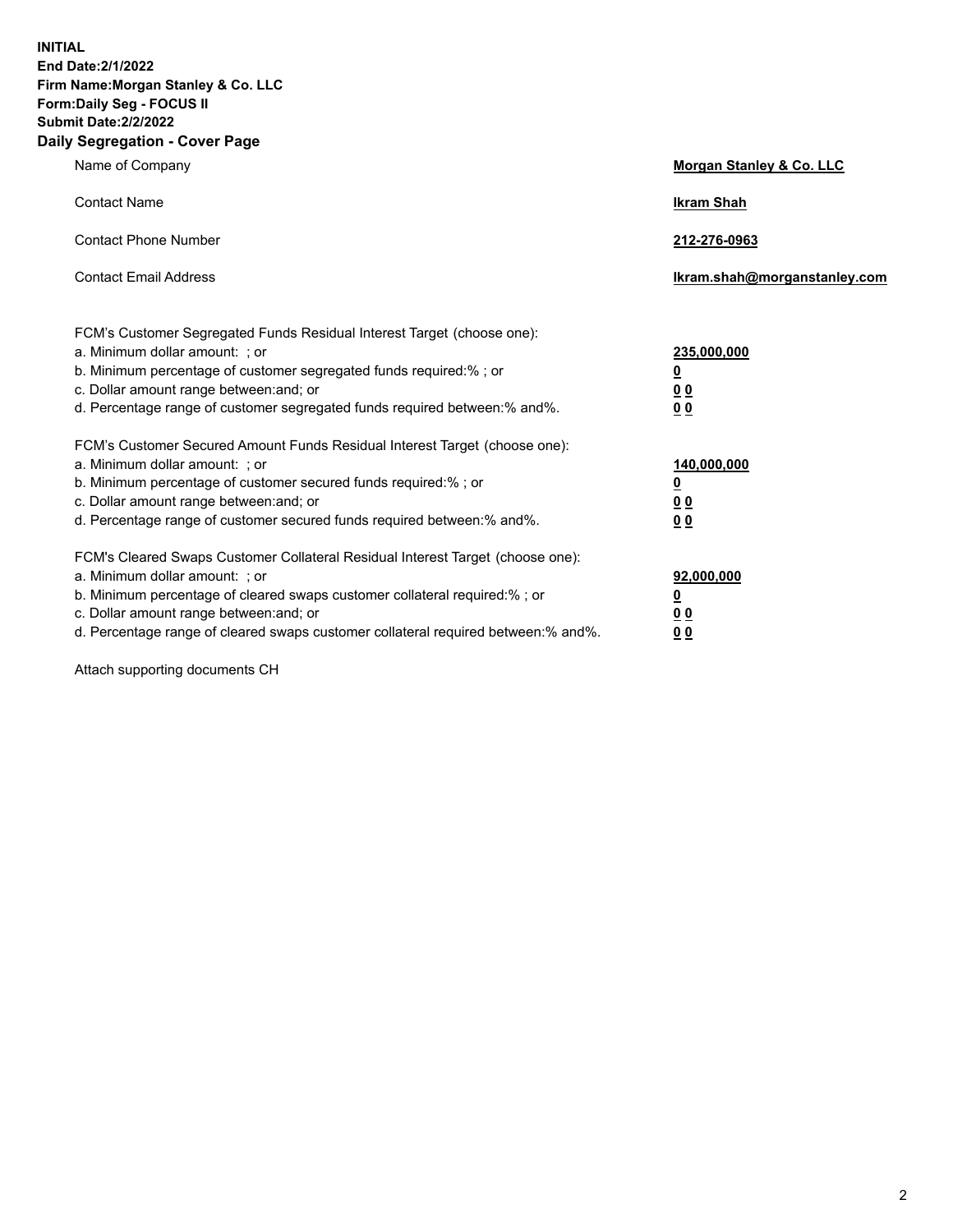| <b>INITIAL</b> | End Date: 2/1/2022<br>Firm Name: Morgan Stanley & Co. LLC<br>Form: Daily Seg - FOCUS II<br><b>Submit Date: 2/2/2022</b><br><b>Daily Segregation - Secured Amounts</b> |                                                      |
|----------------|-----------------------------------------------------------------------------------------------------------------------------------------------------------------------|------------------------------------------------------|
|                | Foreign Futures and Foreign Options Secured Amounts                                                                                                                   |                                                      |
|                | Amount required to be set aside pursuant to law, rule or regulation of a foreign                                                                                      | $0$ [7305]                                           |
| 1.             | government or a rule of a self-regulatory organization authorized thereunder<br>Net ledger balance - Foreign Futures and Foreign Option Trading - All Customers       |                                                      |
|                | A. Cash                                                                                                                                                               | 5,424,608,343 [7315]                                 |
|                | B. Securities (at market)                                                                                                                                             | 2,052,932,953 [7317]                                 |
| 2.             | Net unrealized profit (loss) in open futures contracts traded on a foreign board of trade                                                                             | 868,828,258 [7325]                                   |
| 3.             | Exchange traded options                                                                                                                                               |                                                      |
|                | a. Market value of open option contracts purchased on a foreign board of trade<br>b. Market value of open contracts granted (sold) on a foreign board of trade        | 30,806,279 [7335]<br>-18,837,306 [7337]              |
| 4.             | Net equity (deficit) (add lines 1. 2. and 3.)                                                                                                                         | 8,358,338,527 [7345]                                 |
| 5.             | Account liquidating to a deficit and account with a debit balances - gross amount                                                                                     | 25,413,528 [7351]                                    |
|                | Less: amount offset by customer owned securities                                                                                                                      | -24,398,521 [7352] 1,015,007                         |
| 6.             | Amount required to be set aside as the secured amount - Net Liquidating Equity                                                                                        | [7354]<br>8,359,353,534 [7355]                       |
|                | Method (add lines 4 and 5)                                                                                                                                            |                                                      |
| 7.             | Greater of amount required to be set aside pursuant to foreign jurisdiction (above) or line<br>6.                                                                     | 8,359,353,534 [7360]                                 |
|                | FUNDS DEPOSITED IN SEPARATE REGULATION 30.7 ACCOUNTS                                                                                                                  |                                                      |
| 1.             | Cash in banks<br>A. Banks located in the United States                                                                                                                |                                                      |
|                | B. Other banks qualified under Regulation 30.7                                                                                                                        | 274,464,312 [7500]<br>502,676,763 [7520] 777,141,075 |
|                |                                                                                                                                                                       | [7530]                                               |
| 2.             | Securities                                                                                                                                                            |                                                      |
|                | A. In safekeeping with banks located in the United States                                                                                                             | 752,230,049 [7540]                                   |
|                | B. In safekeeping with other banks qualified under Regulation 30.7                                                                                                    | 119,199,581 [7560] 871,429,630<br>[7570]             |
| 3.             | Equities with registered futures commission merchants                                                                                                                 |                                                      |
|                | A. Cash                                                                                                                                                               | 8,299,359 [7580]                                     |
|                | <b>B.</b> Securities                                                                                                                                                  | $0$ [7590]                                           |
|                | C. Unrealized gain (loss) on open futures contracts<br>D. Value of long option contracts                                                                              | -997,991 [7600]                                      |
|                | E. Value of short option contracts                                                                                                                                    | $0$ [7610]<br>0 [7615] 7,301,368 [7620]              |
| 4.             | Amounts held by clearing organizations of foreign boards of trade                                                                                                     |                                                      |
|                | A. Cash                                                                                                                                                               | $0$ [7640]                                           |
|                | <b>B.</b> Securities                                                                                                                                                  | $0$ [7650]                                           |
|                | C. Amount due to (from) clearing organization - daily variation                                                                                                       | $0$ [7660]                                           |
|                | D. Value of long option contracts<br>E. Value of short option contracts                                                                                               | $0$ [7670]<br>0 [7675] 0 [7680]                      |
| 5.             | Amounts held by members of foreign boards of trade                                                                                                                    |                                                      |
|                | A. Cash                                                                                                                                                               | 4,896,640,246 [7700]                                 |
|                | <b>B.</b> Securities                                                                                                                                                  | 1,181,503,324 [7710]                                 |
|                | C. Unrealized gain (loss) on open futures contracts                                                                                                                   | 869,826,249 [7720]                                   |
|                | D. Value of long option contracts                                                                                                                                     | 30,806,279 [7730]                                    |
|                | E. Value of short option contracts                                                                                                                                    | -18,837,306 [7735] 6,959,938,792<br>[7740]           |
| 6.             | Amounts with other depositories designated by a foreign board of trade                                                                                                | $0$ [7760]                                           |
| 7.             | Segregated funds on hand                                                                                                                                              | $0$ [7765]                                           |
| 8.             | Total funds in separate section 30.7 accounts                                                                                                                         | 8,615,810,865 [7770]                                 |
| 9.             | Excess (deficiency) Set Aside for Secured Amount (subtract line 7 Secured Statement                                                                                   | 256,457,331 [7380]                                   |

10. Management Target Amount for Excess funds in separate section 30.7 accounts **140,000,000** [7780]

Page 1 from Line 8)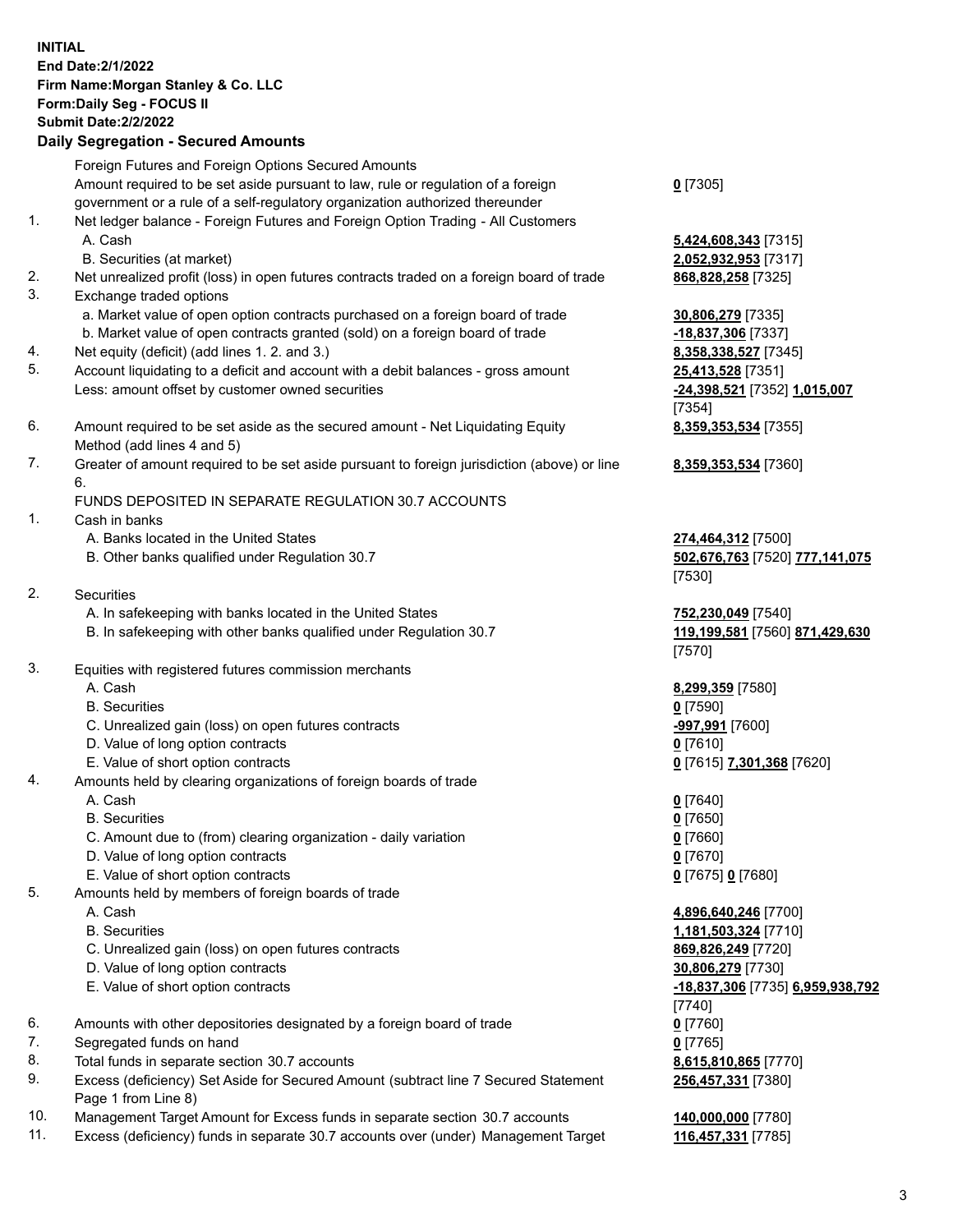**INITIAL End Date:2/1/2022 Firm Name:Morgan Stanley & Co. LLC Form:Daily Seg - FOCUS II Submit Date:2/2/2022 Daily Segregation - Segregation Statement** SEGREGATION REQUIREMENTS(Section 4d(2) of the CEAct) 1. Net ledger balance A. Cash **17,858,168,473** [7010] B. Securities (at market) **6,868,258,425** [7020] 2. Net unrealized profit (loss) in open futures contracts traded on a contract market **-696,935,657** [7030] 3. Exchange traded options A. Add market value of open option contracts purchased on a contract market **1,470,072,039** [7032] B. Deduct market value of open option contracts granted (sold) on a contract market **-883,196,059** [7033] 4. Net equity (deficit) (add lines 1, 2 and 3) **24,616,367,221** [7040] 5. Accounts liquidating to a deficit and accounts with debit balances - gross amount **290,252,572** [7045] Less: amount offset by customer securities **-289,174,204** [7047] **1,078,368** [7050] 6. Amount required to be segregated (add lines 4 and 5) **24,617,445,589** [7060] FUNDS IN SEGREGATED ACCOUNTS 7. Deposited in segregated funds bank accounts A. Cash **3,187,557,169** [7070] B. Securities representing investments of customers' funds (at market) **0** [7080] C. Securities held for particular customers or option customers in lieu of cash (at market) **1,675,859,869** [7090] 8. Margins on deposit with derivatives clearing organizations of contract markets A. Cash **13,946,549,035** [7100] B. Securities representing investments of customers' funds (at market) **0** [7110] C. Securities held for particular customers or option customers in lieu of cash (at market) **5,040,387,091** [7120] 9. Net settlement from (to) derivatives clearing organizations of contract markets **408,053,568** [7130] 10. Exchange traded options A. Value of open long option contracts **1,470,072,039** [7132] B. Value of open short option contracts **-883,196,059** [7133] 11. Net equities with other FCMs A. Net liquidating equity **6,697,620** [7140] B. Securities representing investments of customers' funds (at market) **0** [7160] C. Securities held for particular customers or option customers in lieu of cash (at market) **0** [7170] 12. Segregated funds on hand **152,011,465** [7150] 13. Total amount in segregation (add lines 7 through 12) **25,003,991,797** [7180] 14. Excess (deficiency) funds in segregation (subtract line 6 from line 13) **386,546,208** [7190] 15. Management Target Amount for Excess funds in segregation **235,000,000** [7194]

16. Excess (deficiency) funds in segregation over (under) Management Target Amount Excess

**151,546,208** [7198]